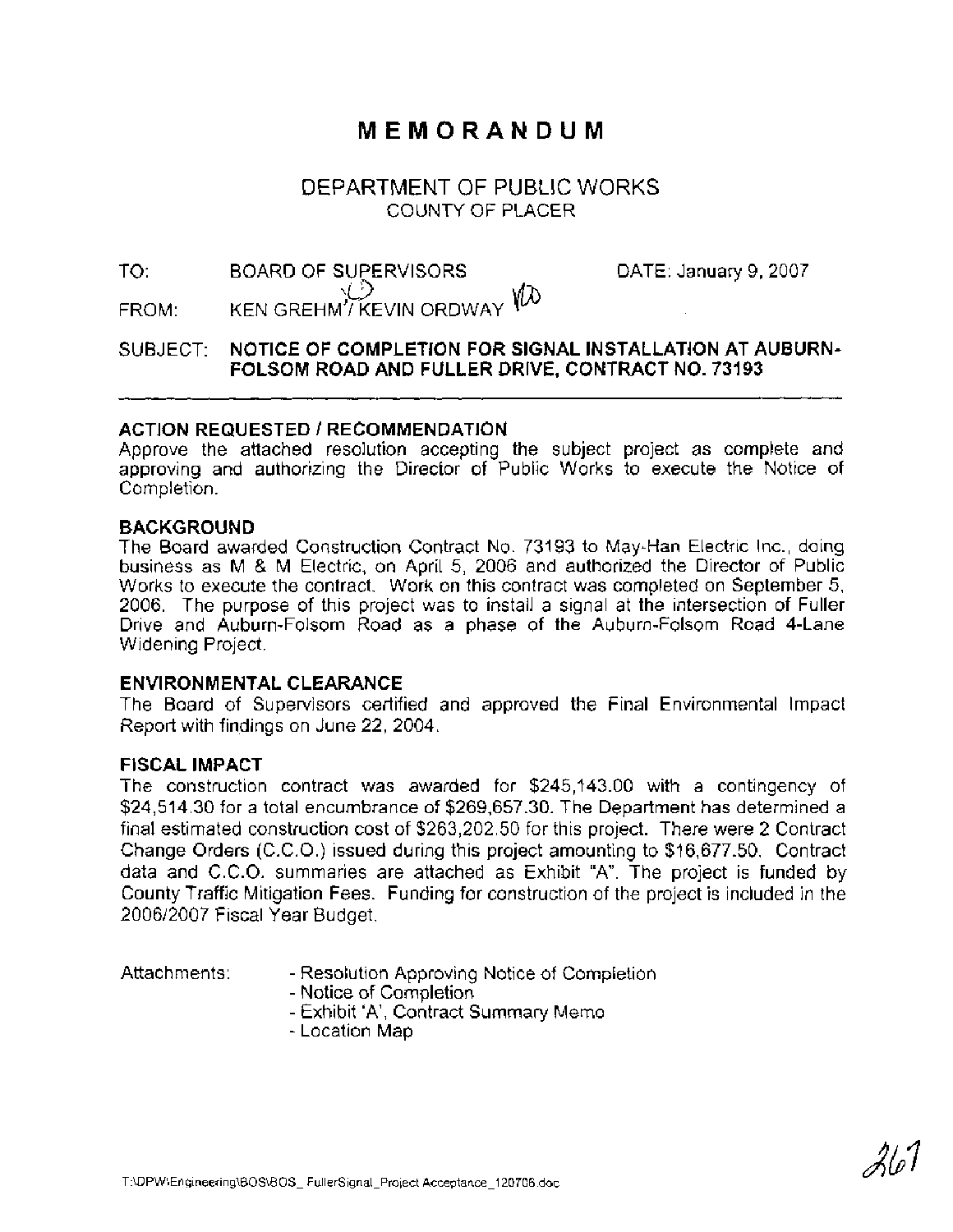# Before the Board of Supervisors County of Placer, State of California

In the matter of: A RESOLUTION APPROVING AND AUTHORIZING THE DIRECTOR OF PUBLIC WORKS TO EXECUTE THE NOTICE OF COMPLETION FOR THE SIGNAL INSTALLATION AT AUBURN-FOLSOM ROAD AND FULLER DRIVE - CONTRACT NO. 73193 First Reading: ............................

The following RESOLUTION was duly passed by the Board of Supervisors

of the County of Placer at a regular meeting held JANUARY 9, 2007 **-9** 

by the following vote on roll call:

Ayes:

Noes:

Absent:

Signed and approved by me after its passage.

Attest: Clerk of said Board Chairman, Board of Supervisors

BE IT HEREBY RESOLVED by the Board of Supervisors of the County of Placer, State of California, that this Board accepts the contract as complete and authorizes the Director of Public Works to execute the Notice of Completion for the Signal Installation at Auburn-Folsom Road and Fuller Drive, Contract No. 73193.

26X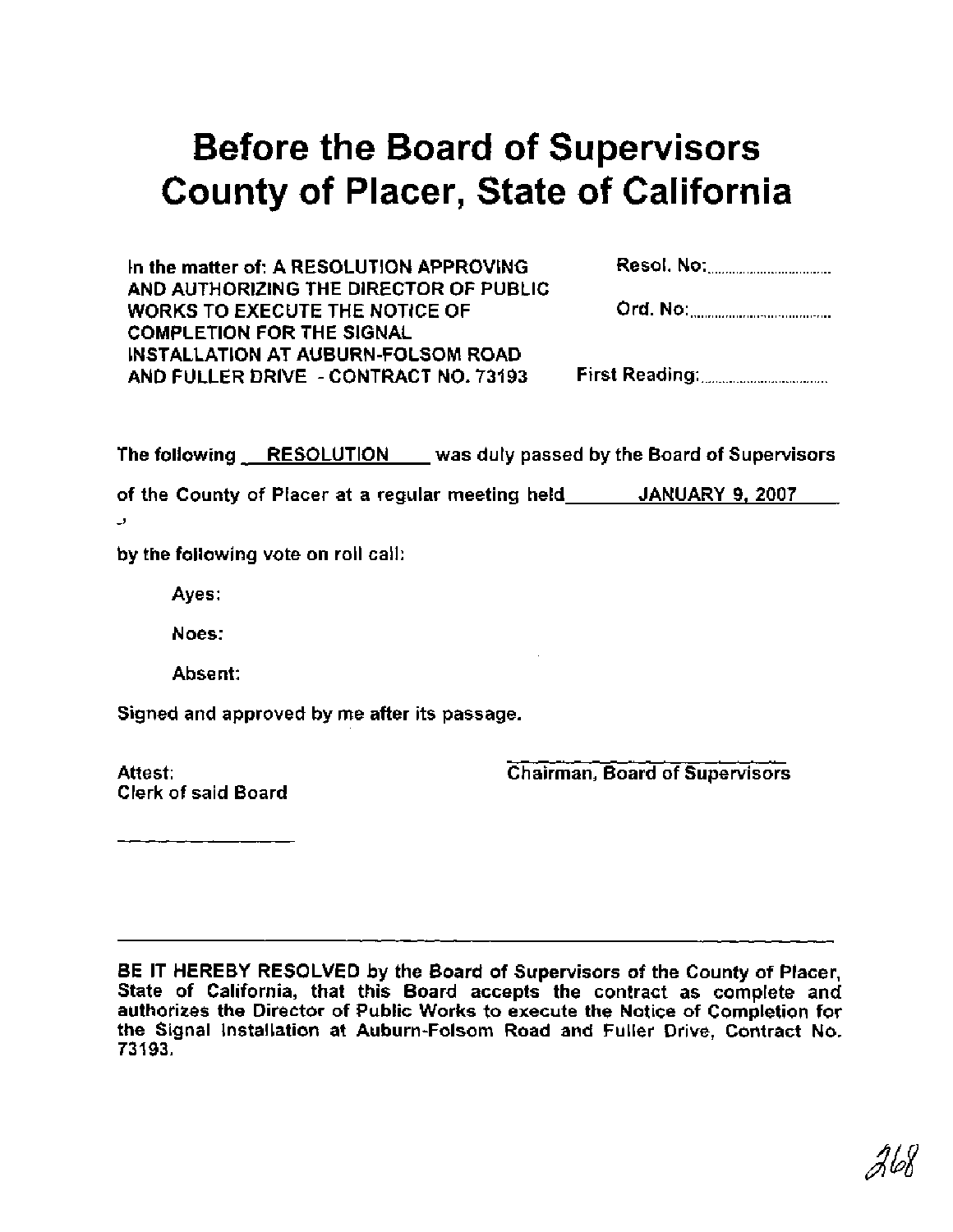Name: Signal Installation at Auburn-Folsom Road and Fuller Drive, Contract No. 73193

Recording requested by: Kathy Henson When recorded return to: Kathy Henson, Placer County Department of Public Works

Space Above for Recorder

# NOTICE OF COMPLETION

### COUNTY OF PLACER DEPARTMENT OF PUBLIC WORKS 3091 County Center Drive, Suite 220 Auburn, CA 95603

NOTICE IS HEREBY GIVEN, pursuant to California Civil Code Section 3093, that the following Contractor, to wit: May-Han Electric Inc. dba **M** & **M** Electric, performed and completed, for the County of Placer, State of California, the following contract, structure or work of improvement, to wit: Signal Installation at Auburn-Folsom Road and Fuller Drive, Contract No. 73193.

The property is owned by the County of Placer in fee

Said work was accepted on January 9, 2007

Executed this  $\_\_\_\_\_$  day of  $\_\_\_\_\_\_$   $\_\_\_\_$  2007, at Auburn, California. I declare under penalty of perjury that the foregoing is true and correct.

> KEN GREHM, DIRECTOR DEPARTMENT OF PUBLIC WORKS, COUNTY OF PLACER

#### STATE OF CALIFORNIA **)ss**  COUNTY OF PLACER )

On  $\mu$ <sub>n</sub>  $\mu$  before me JOHN P. WEBER, Notary Public, personally appeared **KEN GREHM,** personally known to me to be the person whose name is subscribed to the within instrument and acknowledged to me that he executed the same in his authorized capacity, and that by his signature on the instrument the person or the entity upon behalf of which the person acted, executed the instrument.

WITNESS my hand and official seal.

John P. Weber

269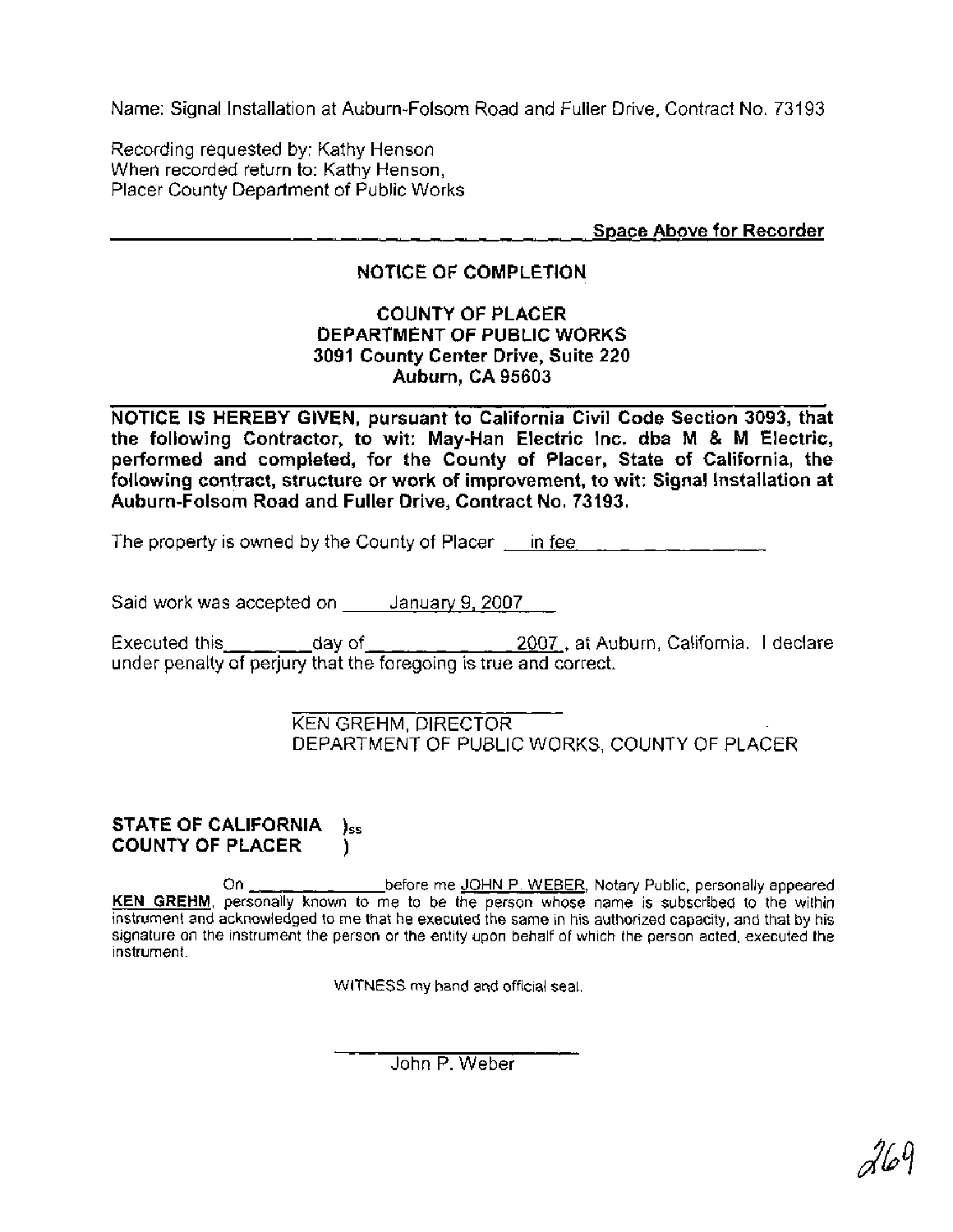# **Exhibit 'A'**

# **MEMORANDUM**

# DEPARTMENT OF PUBLIC WORKS County of Placer

TO: KEN GREHM DATE: January 9, 2007

FROM: KEVIN ORDWAY

SUBJECT: **NOTICE OF COMPLETION FOR THE SIGNAL INSTALLATION AT AUBURN-FOLSOM ROAD AND FULLER DRIVE, CONTRACT NO. 731 93 CONTRACT SUMMARY** 

| Contractor:<br>Work Completed: |                                                                                                                                          | May-Han Electric Inc., dba M & M Electric<br>September 5, 2006 |    |                                                 |
|--------------------------------|------------------------------------------------------------------------------------------------------------------------------------------|----------------------------------------------------------------|----|-------------------------------------------------|
|                                |                                                                                                                                          |                                                                | \$ | 358,000.00                                      |
| (1)                            |                                                                                                                                          | Contract Award                                                 | S  | 245,143.00                                      |
| (2)                            | <b>Estimated Final Contract Cost:</b><br>Completed Contract Items<br><b>Contract Change Orders</b><br><b>Liquidated Damages</b><br>TOTAL |                                                                |    | 246,525.00<br>16,677.51<br>(0.00)<br>263,202.50 |

Percent of Increase (Final Contract Cost vs. Contract Award) 7 %

### **CONTRACT CHANGE ORDER SUMMARY**

| CCO#1 | Furnish Master Controller - \$7,910    |
|-------|----------------------------------------|
| CCO#2 | Cold Plane and Replace AC - \$8,767.50 |